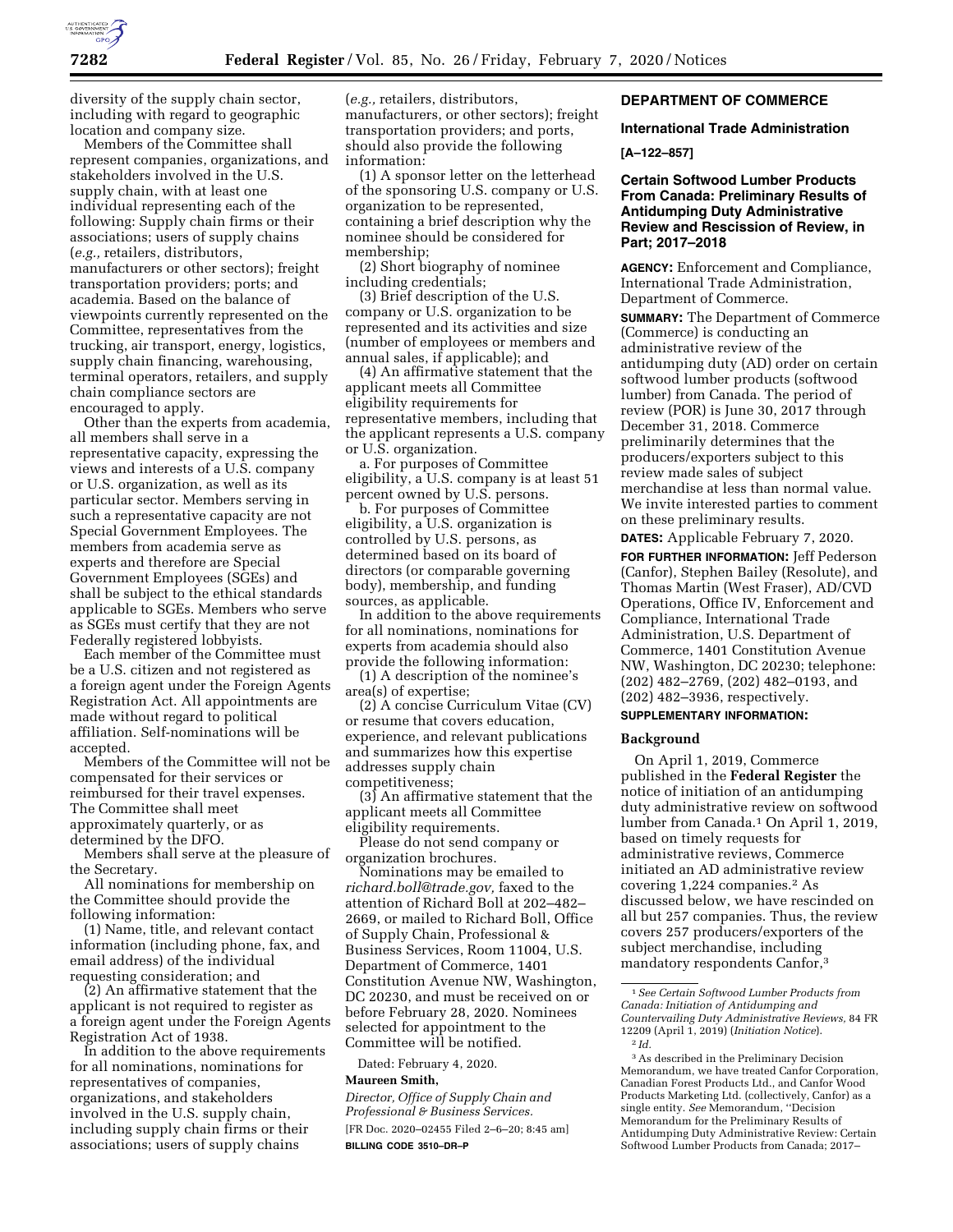Resolute,4 and West Fraser.5 The remaining companies were not selected for individual examination and remain subject to this administrative review. The POR is June 30, 2017 through December 31, 2018. On September 6, 2019, we extended the preliminary results until January 31, 2020.6

### **Scope of the Order**

The product covered by this review is softwood lumber from Canada. For a full description of the scope, *see* the Preliminary Decision Memorandum.7

### **Methodology**

Commerce is conducting this review in accordance with section 751(a)(1)(B) of the Tariff Act of 1930, as amended (the Act). For a full description of the methodology underlying our conclusions, *see* the Preliminary Decision Memorandum. A list of the topics included in the Preliminary

Decision Memorandum is included as Appendix I to this notice. The Preliminary Decision Memorandum is a public document and is made available to the public via Enforcement and Compliance's Antidumping and Countervailing Duty Centralized Electronic Service System (ACCESS). ACCESS is available to registered users at *[https://access.trade.gov,](https://access.trade.gov)* and is available to all parties in the Central Records Unit, Room B8024 of the main Commerce building. In addition, a complete version of the Preliminary Decision Memorandum is available at *[http://enforcement.trade.gov/frn/.](http://enforcement.trade.gov/frn/)* The signed and electronic versions of the Preliminary Decision Memorandum are identical in content.

# **Rescission of Administrative Review, in Part**

Pursuant to 19 CFR 351.213(d)(1), Commerce will rescind an

administrative review, in whole or in part, if the party or parties that requested a review withdraws the request within 90 days of the publication date of the notice of initiation of the requested review. All requests for administrative review were timely withdrawn for certain companies. Therefore, in accordance with 19 CFR 351.213(d)(1), we are rescinding this administrative review with respect to certain companies named in the *Initiation Notice.*8 For a list of the remaining companies in this review, *see* Appendix II.

### **Preliminary Results of the Administrative Review**

We preliminarily determine that the following weighted-average dumping margin exists for the period June 30, 2017 through December 31, 2018:

| Exporter/producer                                                                                                       | Weighted-<br>average<br>margin<br>(percent) |
|-------------------------------------------------------------------------------------------------------------------------|---------------------------------------------|
| Resolute Growth Canada Inc./Forest Products Mauricie LP, Société en commandite Scierie Opitciwan/Resolute-LP Engineered | 2.02                                        |
| All Others                                                                                                              | 1.18<br>1.57<br>1.66                        |

# **Rate for Companies Not Individually Examined**

Generally, when calculating margins for non-selected respondents, Commerce looks to section 735(c)(5) of the Act for guidance, which provides instructions for calculating the allothers margin in an investigation. Section 735(c)(5)(A) of the Act provides that when calculating the all-others margin, Commerce will exclude any zero and *de minimis* weighted-average dumping margins, as well as any weighted-average dumping margins based on total facts available. Accordingly, Commerce's usual practice has been to average the margins for selected respondents, excluding margins that are zero, *de minimis,* or based entirely on facts available.

In this review, we calculated a weighted-average dumping margin of 2.02 percent for Canfor, 1.18 percent for Resolute, and 1.57 percent for West Fraser. In accordance with section 735(c)(5)(A) of the Act, Commerce assigned the weighted-average of these three calculated weighted-average dumping margins, 1.66 percent, to the non-selected companies in these preliminary results. The rate calculated for the non-selected companies is a weighted-average percentage margin which is calculated based on the U.S. values of the three reviewed companies with an affirmative antidumping duty margin.9 Accordingly, we have applied a rate of 1.66 percent to the non-selected companies.10

7*See* Preliminary Decision Memorandum at 3–5.

### **Disclosure**

We intend to disclose the calculations performed for these preliminary results to the interested parties within five days after public announcement of the preliminary results in accordance with 19 CFR 351.224(b).

# **Public Comment**

Pursuant to 19 CFR 351.309(c), interested parties may submit case briefs to the Assistant Secretary for Enforcement and Compliance not later than 30 days after the date of publication of this notice, unless Commerce alters the time limit. Rebuttal briefs, limited to issues raised in the case briefs, may be filed not later than five days after the date for filing case briefs.11 Parties who submit case briefs or rebuttal briefs in this administrative

<sup>2018,&#</sup>x27;' dated concurrently with, and hereby adopted by, this notice (Preliminary Decision Memorandum), at 5.

<sup>4</sup>As described in the Preliminary Decision Memorandum, we have treated Resolute Growth Canada Inc., Forest Products Mauricie LP, Société en commandite Scierie Opitciwan, Resolute-LP Engineered Wood Larouche Inc., Resolute-LP Engineered Wood St-Prime Limited Partnership, and Resolute FP Canada Inc. (collectively, Resolute) as a single entity. *See* Preliminary Decision Memorandum at 6.

<sup>5</sup>As described in the Preliminary Decision Memorandum, we have treated West Fraser Mills Ltd., Blue Ridge Lumber Inc., Manning Forest Products Ltd., and Sundre Forest Products Inc. (collectively, West Fraser) as a single entity. *See*  Preliminary Decision Memorandum at 6–7.

<sup>6</sup>*See* Memorandum, ''Certain Softwood Lumber Products from Canada: Extension of Deadline for Preliminary Results of Antidumping Duty Administrative Review—2017–2018,'' dated September 6, 2019.

<sup>8</sup>*See Initiation Notice,* 84 FR at 12209.

<sup>9</sup>*See Ball Bearings and Parts Thereof From France, Germany, Italy, Japan, and the United Kingdom: Final Results of Antidumping Duty Administrative Reviews, Final Results of Changed-Circumstances Review, and Revocation of an Order in Part,* 75 FR 53661, 53663 (September 1, 2010).

<sup>10</sup>*See* Memorandum, ''Calculation of the Rate for Non-Selected Respondents,'' dated January 31, 2020.

<sup>11</sup>*See* 19 CFR 351.309(d); *see also* 19 CFR 351.303 (for general filing requirements).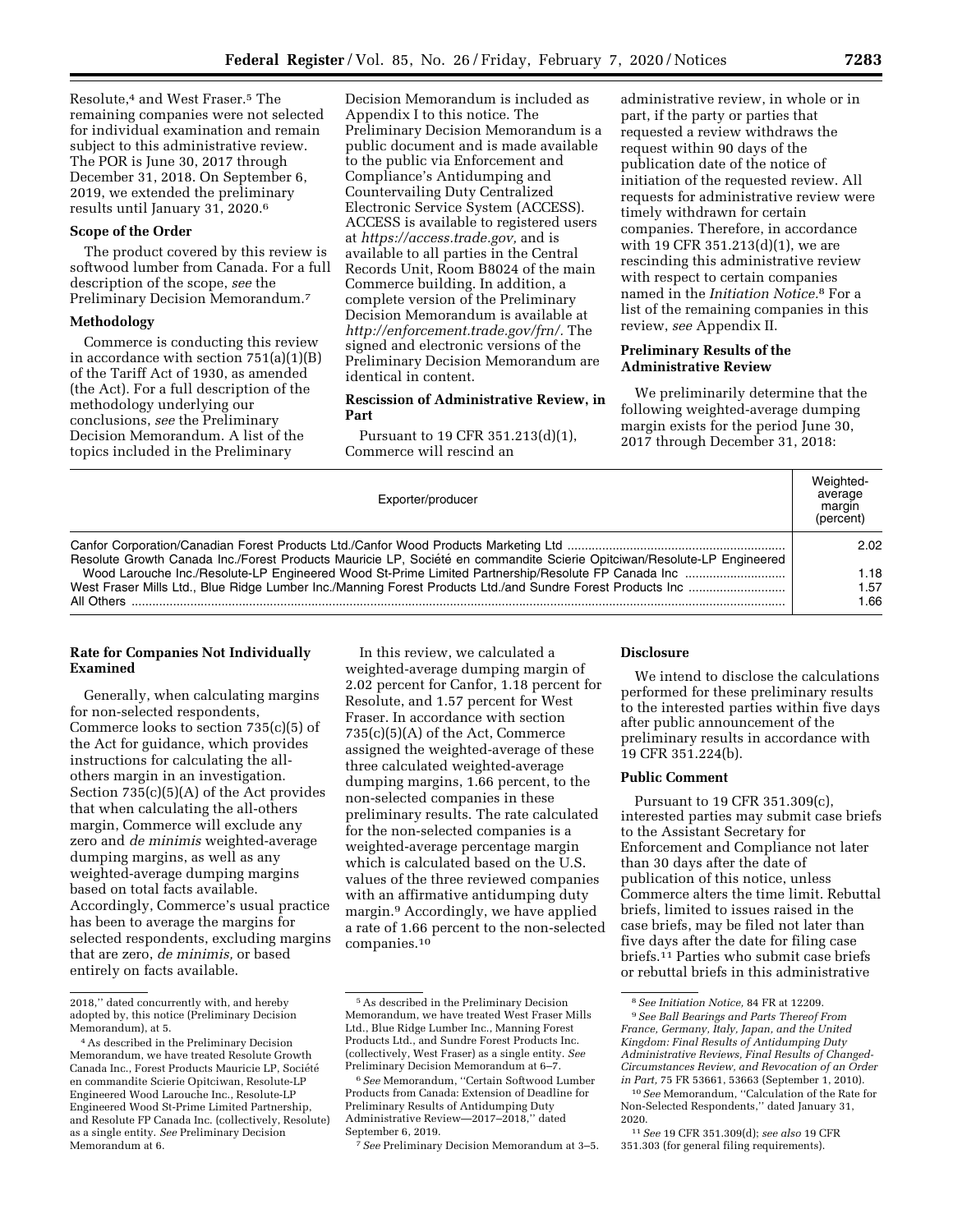review are encouraged to submit with each argument: (1) A statement of the issue, (2) a brief summary of the argument, and (3) a table of authorities.12

Pursuant to 19 CFR 351.310(c), interested parties who wish to request a hearing, must submit a written request to the Assistant Secretary for Enforcement and Compliance, filed electronically via ACCESS. An electronically filed document must be received successfully in its entirety via ACCESS by 5:00 p.m. Eastern Time within 30 days after the date of publication of this notice.13 Requests should contain: (1) The party's name, address, and telephone number; (2) the number of participants; and (3) a list of issues to be discussed. Issues raised in the hearing will be limited to those raised in the respective case briefs. Commerce intends to issue the final results of this administrative review, including the results of its analysis of the issues raised in any written briefs, not later than 120 days after the date of publication of these preliminary results in the **Federal Register,** pursuant to section 751(a)(3)(A) of the Act, unless extended.

### **Assessment Rate**

For the companies for which this review is rescinded, antidumping duties shall be assessed at rates equal to the cash deposit of estimated antidumping duties required at the time of entry, or withdrawal from warehouse, for consumption, in accordance with 19 CFR 351.212(c)(1)(i). Commerce intends to issue assessment instructions to U.S. Customs and Border Protection (CBP) for those companies 15 days after publication of this notice.

Upon issuance of the final results, Commerce will determine, and CBP shall assess, antidumping duties on all appropriate entries covered by this review.14 If a respondent's weightedaverage dumping margin is above *de minimis* in the final results of this review, we will calculate an importerspecific assessment rate based on the ratio of the total amount of dumping calculated for each importer's examined sales and the total entered value of the sales in accordance with 19 CFR 351.212(b)(1).15 If a respondent's

weighted-average dumping margin or an importer-specific assessment rate is zero or *de minimis* in the final results of review, we will instruct CBP to liquidate the appropriate entries without regard to antidumping duties in accordance with the *Final Modification for Reviews.*16 The final results of this administrative review shall be the basis for the assessment of antidumping duties on entries of merchandise under review and for future deposits of estimated duties, where applicable. We intend to issue liquidation instructions to CBP 15 days after publication of the final results of this review.

### **Cash Deposit Requirements**

The following cash deposit requirements for estimated antidumping duties will be effective upon publication of the notice of final results of this review for all shipments of softwood lumber from Canada entered, or withdrawn from warehouse, for consumption on or after the date of publication as provided by section  $751(a)(2)(C)$  of the Act:  $(1)$  The cash deposit rate for companies subject to this review will be equal to the dumping margin established in the final results of the review; (2) for merchandise exported by companies not covered in this review but covered in a prior segment of this proceeding, the cash deposit rate will continue to be the company-specific rate published for the most recent period; (3) if the exporter is not a firm covered in this review, a prior review, or the lessthan-fair-value (LTFV) investigation but the producer is, the cash deposit rate will be the rate established for the most recently completed segment for the producer of the merchandise; (4) the cash deposit rate for all other producers or exporters will continue to be 6.58 percent, the all-others rate established in the LTFV investigation.17 These cash deposit requirements, when imposed, shall remain in effect until further notice.

### **Notification to Importers**

This notice serves as a preliminary reminder to importers of their responsibility under 19 CFR 351.402(f)(2) to file a certificate regarding the reimbursement of antidumping duties prior to liquidation of the relevant entries during this period of review. Failure to comply with this requirement could result in Commerce's presumption that reimbursement of antidumping duties occurred and the subsequent assessment of double antidumping duties.

# **Notification to Interested Parties**

Commerce is issuing and publishing these results in accordance with sections 751(a)(1) and 777(i) of the Act, and 19 CFR 351.221(b)(4).

Dated: January 31, 2020.

#### **James Maeder,**

*Deputy Assistant Secretary for Antidumping and Countervailing Duty Operations.* 

#### **Appendix I**

### **List of Topics Discussed in the Preliminary Decision Memorandum**

# I. Summary

- II. Background
- III. Scope of the Order
- IV. Affiliation and Collapsing of Affiliates V. Rescission of Administrative Review, In
- Part
- VI. Particular Market Situation Allegation
- VII. Unexamined Respondents
- VIII. Discussion of the Methodology IX. Recommendation

### **Appendix II**

### **Companies for Which This Administrative Review Is Not Being Rescinded**

- 1. 1074712 BC Ltd.
- 2. 5214875 Manitoba Ltd.
- 3. 752615 B.C Ltd, Fraserview
- Remanufacturing Inc, DBA Fraserview Cedar Products.
- 4. 9224-5737 Québec inc. (aka, A.G. Bois)
- 5. A.B. Cedar Shingle Inc.
- 6. Absolute Lumber Products, Ltd.
- 7. AJ Forest Products Ltd.
- 8. Alberta Spruce Industries Ltd.
- 9. Aler Forest Products, Ltd.
- 10. Alpa Lumber Mills Inc.
- 11. American Pacific Wood Products
- 12. Anbrook Industries Ltd.
- 13. Andersen Pacific Forest Products Ltd.
- 14. Anglo American Cedar Products Ltd.
- 15. Anglo-American Cedar Products, LTD.
- 16. Antrim Cedar Corporation
- 17. Aquila Cedar Products, Ltd.
- 18. Arbec Lumber Inc.
- 19. Aspen Planers Ltd.
- 20. B&L Forest Products Ltd
- 21. B.B. Pallets Inc.
- 22. Babine Forest Products Limited
- 23. Bakerview Forest Products Inc.
- 24. Bardobec Inc.
- 25. Barrette-Chapais Ltee
- 26. BarretteWood Inc.
- 27. Benoît & Dionne Produits Forestiers Ltée
- 28. Best Quality Cedar Products Ltd.
- 29. Blanchet Multi Concept Inc.
- 30. Blanchette & Blanchette Inc.
- 31. Bois Aisé de Montréal inc.
- 32. Bois Bonsaï inc.
	- 33. Bois D'oeuvre Cedrico Inc. (aka, Cedrico Lumber Inc.)
	- 34. Bois Daaquam inc.
	- 35. Bois et Solutions Marketing SPEC, Inc.
	- 36. Boisaco
	- 37. Boscus Canada Inc.
	- 38. Boucher Bros. Lumber Ltd.

<sup>12</sup>*See* 19 CFR 351.309(c)(2) and (d)(2). 13*See* 19 CFR 351.310(c). 14*See* 19 CFR 351.212(b). 15 In these preliminary results, Commerce applied the assessment rate calculation method adopted in *Antidumping Proceedings: Calculation of the Weighted-Average Dumping Margin and Assessment Rate in Certain Antidumping Duty Proceedings; Final Modification,* 77 FR 8101 (February 14, 2012) (*Final Modification for Reviews*).

<sup>16</sup>*See Final Modification for Reviews,* 77 FR at 8103; *see also* 19 CFR 351.106(c)(2).

<sup>17</sup>*See Certain Softwood Lumber Products From Canada: Final Affirmative Determination of Sales at Less Than Fair Value and Affirmative Final Determination of Critical Circumstances,* 82 FR 51806 (November 8, 2017).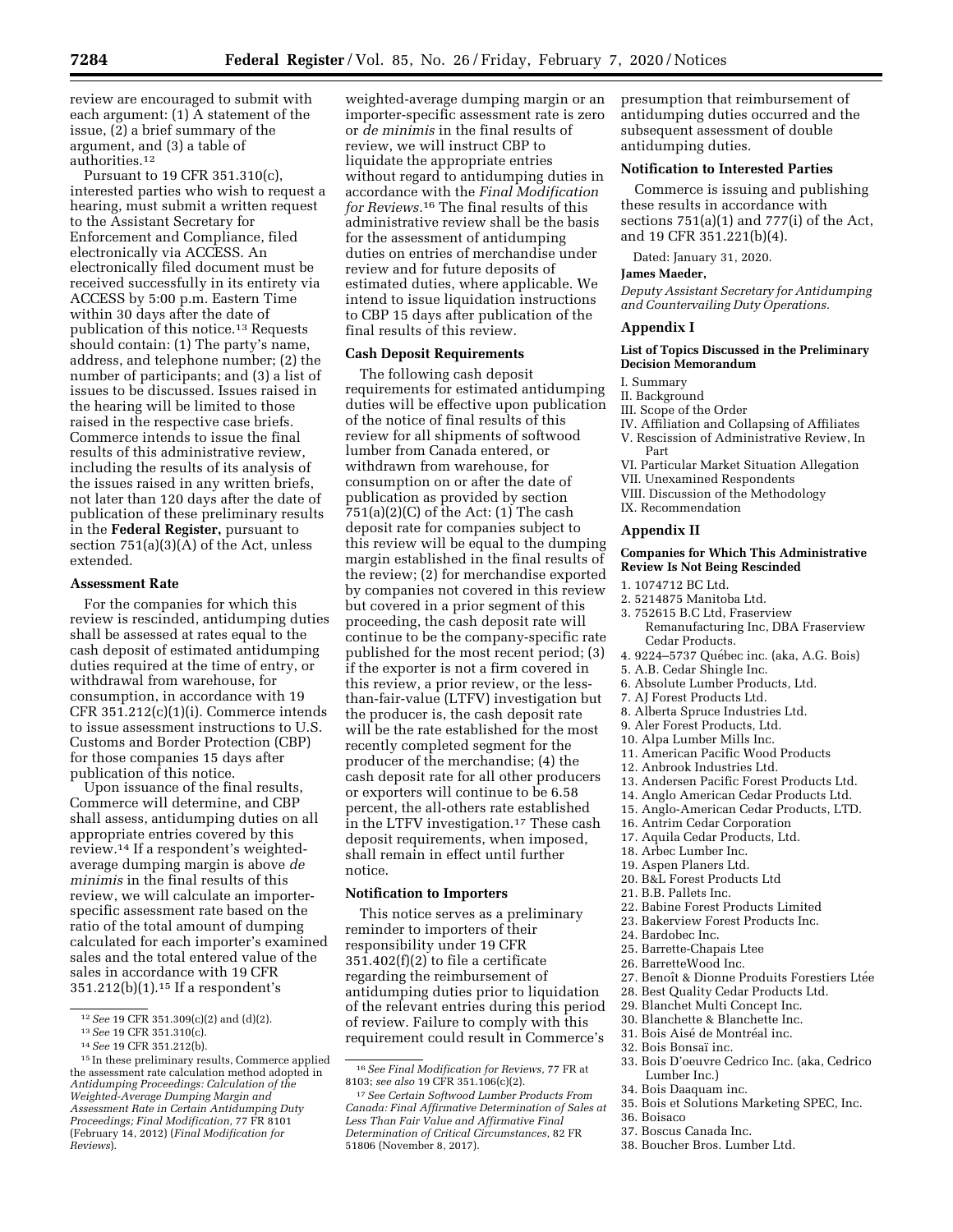182. Prendiville Industries Ltd. (aka, Kenora

190. Resolute FP Canada Inc./Resolute Forest Products Inc./Produits Forestiers

199. Scierie Alexandre Lemay & Fils Inc.

209. Silver Creek Premium Products Ltd. 210. Sinclar Group Forest Products Ltd. 211. Skana Forest Products Ltd. 212. Skeena Sawmills Ltd 213. Sound Spars Enterprise Ltd. 214. South Beach Trading Inc.

215. Specialiste du Bardeau de Cedre Inc

216. Spruceland Millworks Inc. 217. Surrey Cedar Ltd. 218. T.G. Wood Products, Ltd 219. Taan Forest Products 220. Taiga Building Products Ltd. 221. Tall Tree Lumber Company 222. Teal Cedar Products Ltd.

224. Terminal Forest Products Ltd. 225. The Teal-Jones Group 226. The Wood Source Inc.

236. Vancouver Island Shingle, Ltd. 237. Vancouver Specialty Cedar Products

238. Visscher Lumber Inc 239. W.I. Woodtone Industries Inc. 240. Waldun Forest Product Sales Ltd.

241. Watkins Sawmills Ltd. 242. West Bay Forest Products Ltd. 243. West Fraser Mills Ltd. 244. West Fraser Timber Co. Ltd. 245. West Wind Hardwood Inc. 246. Western Forest Products Inc. 247. Western Lumber Sales Limited 248. Western Wood Preservers Ltd. 249. Weston Forest Products Inc. 250. Westrend Exteriors Inc. 251. Weyerhaeuser Co.

227. Tolko Industries Ltd./Tolko Marketing and Sales Ltd./Gilbert Smith Forest

223. Tembec Inc.

Products Ltd. 228. Trans-Pacific Trading Ltd. 229. Triad Forest Products Ltd. 230. Twin Rivers Paper Co. Inc. 231. Tyee Timber Products Ltd. 232. Universal Lumber Sales Ltd. 233. Usine Sartigan Inc. 234. Vaagen Fibre Canada, ULC 235. Valley Cedar 2 ULC

Ltd.

Forest Products)

185. Produits Matra Inc. 186. Promobois G.D.S. inc. 187. Rayonier A.M. Canada GP

188. Rembos Inc. 189. Rene Bernard Inc.

Mauricie

191. Richard Lutes Cedar Inc. 192. Rielly Industrial Lumber Inc. 193. Roland Boulanger & Cie Ltee 194. S & K Cedar Products Ltd. 195. S&R Sawmills Ltd 196. S&W Forest Products Ltd. 197. San Industries Ltd. 198. Sawarne Lumber Co. Ltd.

200. Scierie St-Michel inc. 201. Scierie West Brome Inc. 202. Scotsburn Lumber Co. Ltd. 203. Sechoirs de Beauce Inc. 204. Serpentine Cedar Ltd. 205. Serpentine Cedar Roofing Ltd. 206. Sexton Lumber Co. Ltd. 207. Sigurdson Forest Products Ltd.

208. Silvaris Corporation

183. Produits Forestiers Petit Paris 184. Produits forestiers Temrex, s.e.c.

- 39. BPWood Ltd.
- 40. Bramwood Forest Inc.
- 41. Brunswick Valley Lumber Inc.
- 42. Busque & Laflamme Inc.
- 43. C&C Wood Products Ltd.
- 44. Caledonia Forest Products Inc.
- 45. Campbell River Shake & Shingle Co., Ltd.
- 46. Canadian American Forest Products Ltd.
- 47. Canadian Wood Products Inc.
- 48. Canfor Corporation/Canadian Forest Products, Ltd./Canfor Wood Products Marketing, Ltd.
- 49. Canusa cedar inc.
- 50. Canyon Lumber Company, Ltd.
- 51. Careau Bois inc.
- 52. Carrier & Begin Inc.
- 53. Carrier Forest Products Ltd.
- 54. Carrier Lumber Ltd.
- 55. Cedar Valley Holdings Ltd.
- 56. Cedarline Industries, Ltd.
- 57. Central Cedar Ltd.
- 58. Centurion Lumber, Ltd.
- 59. Chaleur Sawmills LP
- 60. Channel-ex Trading Corporation
- 61. Clair Industrial Development Corp. Ltd.
- 62. Clermond Hamel Ltée
- 63. Coast Clear Wood Ltd.
- 64. Coast Mountain Cedar Products Ltd.
- 65. Commonwealth Plywood Co. Ltd.
- 66. Comox Valley Shakes Ltd.
- 67. Conifex Fibre Marketing Inc.
- 68. Cowichan Lumber Ltd.
- 69. CS Manufacturing Inc., dba Cedarshed
- 70. CWP—Industriel inc.
- 71. CWP-Montréal inc.
- 72. D & D Pallets, Ltd.
- 73. Dakeryn Industries Ltd.
- 74. Decker Lake Forest Products Ltd.
- 75. Delco Forest Products Ltd.
- 76. Delta Cedar Specialties Ltd.
- 77. Devon Lumber Co. Ltd.
- 78. DH Manufacturing Inc.
- 79. Direct Cedar Supplies Ltd.
- 80. Doubletree Forest Products Ltd.
- 81. Downie Timber Ltd.
- 82. Dunkley Lumber Ltd.
- 83. EACOM Timber Corporation
- 84. East Fraser Fiber Co. Ltd.
- 85. Edgewood Forest Products Inc.
- 86. ER Probyn Export Ltd.
- 87. Eric Goguen & Sons Ltd.
- 88. Falcon Lumber Ltd.
- 89. Fontaine Inc
- 90. Foothills Forest Products Inc.
- 91. Fornebu Lumber Co. Ltd.
- 92. Fraser Specialty Products Ltd.
- 93. Fraserview Cedar Products
- 94. Furtado Forest Products Ltd.
- 95. G & R Cedar Ltd.
- 96. Galloway Lumber Company Ltd.
- 97. Glandell Enterprises Inc.
- 98. Goat Lake Forest Products Ltd.
- 99. Goldband Shake & Shingle Ltd.
- 100. Golden Ears Shingle Ltd.
- 101. Goldwood Industries Ltd.
- 102. Goodfellow Inc.
- 103. Gorman Bros. Lumber Ltd.
- 104. Groupe Crête Chertsey
- 105. Groupe Crête division St-Faustin
- 106. Groupe Lebel inc.
- 107. Groupe Lignarex inc.
- 108. H.J. Crabbe & Sons Ltd.
- 109. Haida Forest Products Ltd.
- 110. Harry Freeman & Son Ltd.
- 111. Hornepayne Lumber LP
- 112. Imperial Cedar Products, Ltd.
- 113. Imperial Shake Co. Ltd.
- 114. Independent Building Materials Dist.
- 115. Interfor Corporation
- 116. Island Cedar Products Ltd 117. Ivor Forest Products Ltd.
- 118. J&G Log Works Ltd.
- 119. J.D. Irving, Limited
- 120. J.H. Huscroft Ltd.
- 121. Jan Woodland (2001) inc.
- 
- 122. Jhajj Lumber Corporation
- 123. Kalesnikoff Lumber Co. Ltd. 124. Kan Wood, Ltd.
- 125. Kebois Ltée/Ltd
- 126. Keystone Timber Ltd.
- 127. Kootenay Innovative Wood Ltd.
- 128. Lafontaine Lumber Inc.
- 129. Langevin Forest Products Inc.
- 130. Lecours Lumber Co. Limited
- 131. Ledwidge Lumber Co. Ltd.
- 132. Leisure Lumber Ltd.
- 133. Les Bois d'oeuvre Beaudoin Gauthier inc.
- 134. Les Bois Martek Lumber
- 135. Les Bois Traités M.G. Inc.
- 136. Les Chantiers de Chibougamau ltd. 138. Leslie Forest Products Ltd.

139. Lignum Forest Products LLP 140. Linwood Homes Ltd. 141. Longlac Lumber Inc. 142. Lulumco inc.

143. Magnum Forest Products, Ltd.

145. Manitou Forest Products Ltd.

149. Matsqui Management and Consulting Services Ltd., dba Canadian Cedar

151. Mid Valley Lumber Specialties, Ltd. 152. Midway Lumber Mills Ltd. 153. Mill & Timber Products Ltd. 154. Millar Western Forest Products Ltd. 155. Mobilier Rustique (Beauce) Inc. 156. MP Atlantic Wood Ltd. 157. Multicedre Itee 158. Nakina Lumber Inc.

159. National Forest Products Ltd. 160. New Future Lumber Ltd. 161. Nicholson and Cates Ltd 162. Norsask Forest Products Limited

165. North Enderby Timber Ltd.

167. Olympic Industries ULC 168. Olympic Industries ULC-Reman 169. Olympic Industries ULC-Reman Code

170. Olympic Industries, Inc. 171. Pacific Coast Cedar Products Ltd.

172. Pacific Pallet, Ltd.

177. Pine Ideas Ltd.

180. Power Wood Corp.

163. North American Forest Products, Ltd. (located in Abbotsford, British Columbia) 164. North American Forest Products Ltd. (located in Saint-Quentin, New

166. Olympic Industries Inc-Reman Codes

173. Pacific Western Wood Works Ltd. 174. Parallel Wood Products Ltd.

176. Phoenix Forest Products Inc.

178. Pioneer Pallet & Lumber Ltd 179. Porcupine Wood Products Ltd.

181. Precision Cedar Products Corp.

175. Pat Power Forest Products Corporation

144. Maibec inc.

146. Marcel Lauzon Inc. 147. Marwood Ltd.

Roofing Depot 150. Metrie Canada Ltd.

Partnership

Brunswick)

148. Materiaux Blanchet Inc.

137. Les Produits Forestiers D&G Ltée